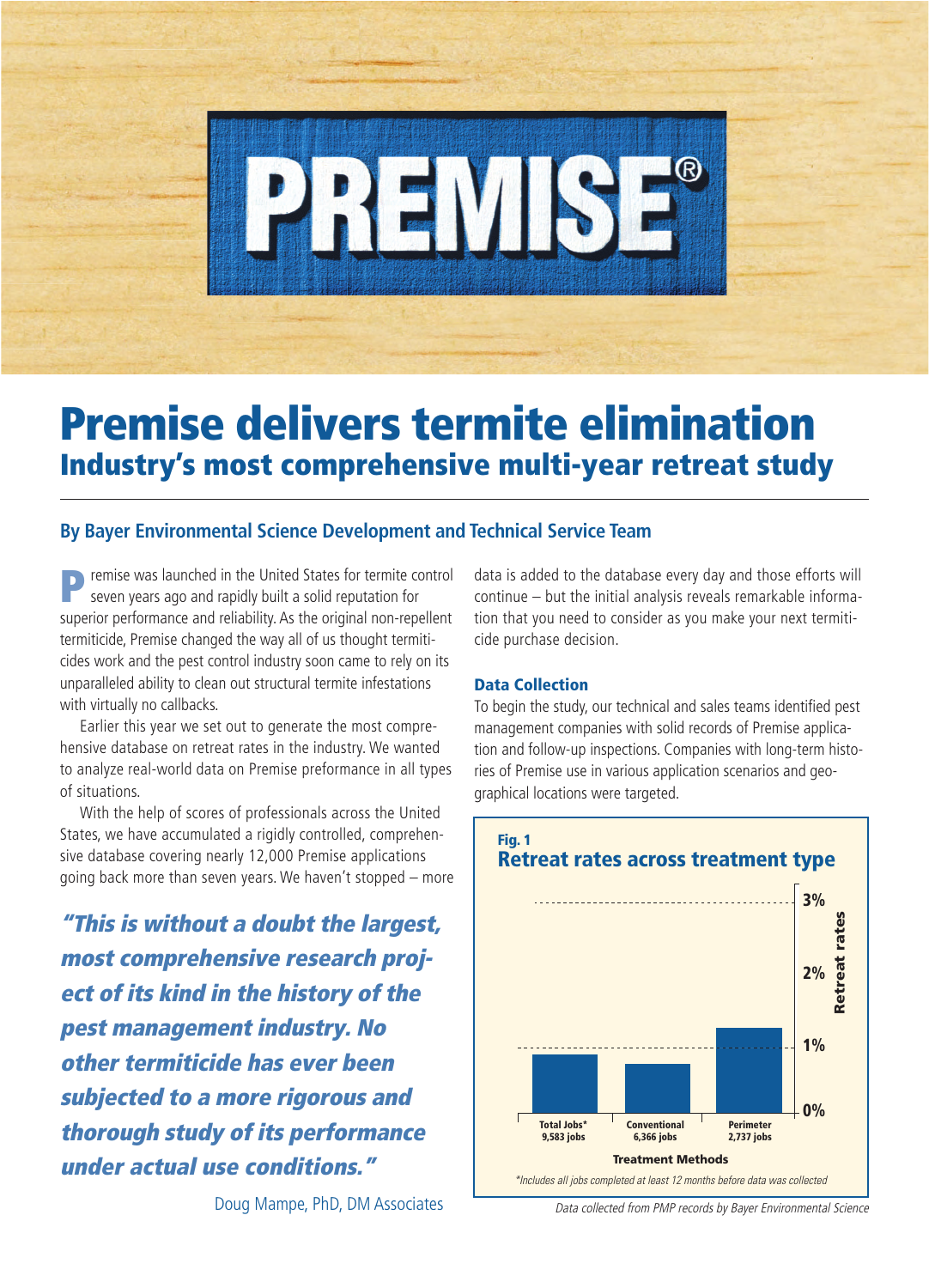

Termite-control records in each company's files were manually searched for Premise treatments or electronic records transfer was initiated. Data from the records were entered into a customized computer program, which sought data for more than 40 parameters on:

- the structure itself (foundation type, construction type, use, etc.);
- the termite infestation (species);
- the treatment performed (conventional, perimeter, etc.); and
- any recurrence of termites after treatment.

Once data from a large number of sources had been collected, the information was compiled and analyzed. No effort was made to "cherry-pick" data to enhance results.

#### **Data Analysis**

The present data analysis includes records from 35 pest management companies across the country (see Table 1).The identities of the cooperating firms are confidential, but they cover a broad cross-section of the industry. Nine firms rank in the top 100 U.S. pest management businesses, but all of the companies involved made important contributions to the data.We are grateful for the energy, labor and data they contributed to this research effort.

Presently, the database contains information from 11,685 Premise applications, some treated as long ago as 1996.This study covered states across the termite belt from coast to coast, and a majority of the jobs occurred in five states of critical importance to the termite market:Arizona, Florida, North Carolina, South Carolina and Texas. Not only are these states important because of their share of the termite market, but their diverse climates, local construction practices, and various termite species combine to compile an accurate representation of the performance of Premise on a national scale.

Nearly every treatment in the database was performed using Premise 75 at the low label rate of 0.05% (98%). Pest management companies either combined trenching and rodding procedures (70%) or relied on trenching alone (17%) to treat soil along the outside foundation wall. However, 4% of the records indicate that soil rodding alone was used, even though this once-popular procedure has been prohibited since 1996.

Overall, each job required an average of 140 gallons of end-use dilution, but there was quite a range in the volumes applied, as individual treatments ranged from spot to full-label treatments. Volumes between 50 and 250 gallons accounted for 67% of all treatments.

Given the sheer size of the database, the geographic distribution of jobs, and the breakdown of property and construction types, termite species and infestation frequency, and treatment practices, we believe the results are an accurate representation of Premise use nationally.

# **Interesting Data Details**

When analyzing the data, we learned some interesting things that might benefit you and your business (Table 1).

Nearly nine out of 10 termite control jobs were performed on single-family residences. Construction type varied widely, but more than half of all jobs were slab construction. Construction of foundations was less variable, with nearly 60% being poured (solid) concrete and only 12% built from hollow blocks. A wide array of minor methods were used for foundation walls, including wood!

More than 90% of jobs were against a native species of the genus Reticulitermes or the desert termite, Heterotermes aureus. Only 5% of the jobs targeted Formosan termites, despite collecting data from Georgia, Florida, Louisiana, Mississippi, South Carolina and Texas, where this imported pest is well established. While this species is widely commented on due to its highly destructive nature, Formosans are less prevalent on a job-by-job basis.

#### **Table 1**

#### **Premise Performance Database Segmentation** (Total jobs=11,685)

#### **Construction Type**

| <b>Construction Type</b><br>Monolithic slab<br>Floating/supported slab<br><b>Basement</b><br>Crawl space<br>Combination<br>Not specified         | 27%<br>26%<br>12%<br>21%<br>12%<br>2%        |
|--------------------------------------------------------------------------------------------------------------------------------------------------|----------------------------------------------|
| <b>Foundation Type</b><br>Poured (solid) concrete<br><b>Hollow block</b><br>Other (piers, etc.)<br>Stone, brick, rubble<br>Wood<br>Not specified | 59%<br>12%<br>6%<br>4%<br>1%<br>18%          |
| <b>Property Size (linear footage)</b><br>Less than 100<br>101 to 150<br>151 to 200<br>201 to 250<br>More than 250<br>Not specified               | 6%<br>17%<br>27%<br>21%<br>15%<br><b>14%</b> |
| <b>Treatment Volume</b><br>Less than 50 gallons<br>51 to 100 gallons<br>101 to 250 gallons<br>More than 250 gallons<br>Not specified             | 19%<br>38%<br>29%<br>10%<br>4%               |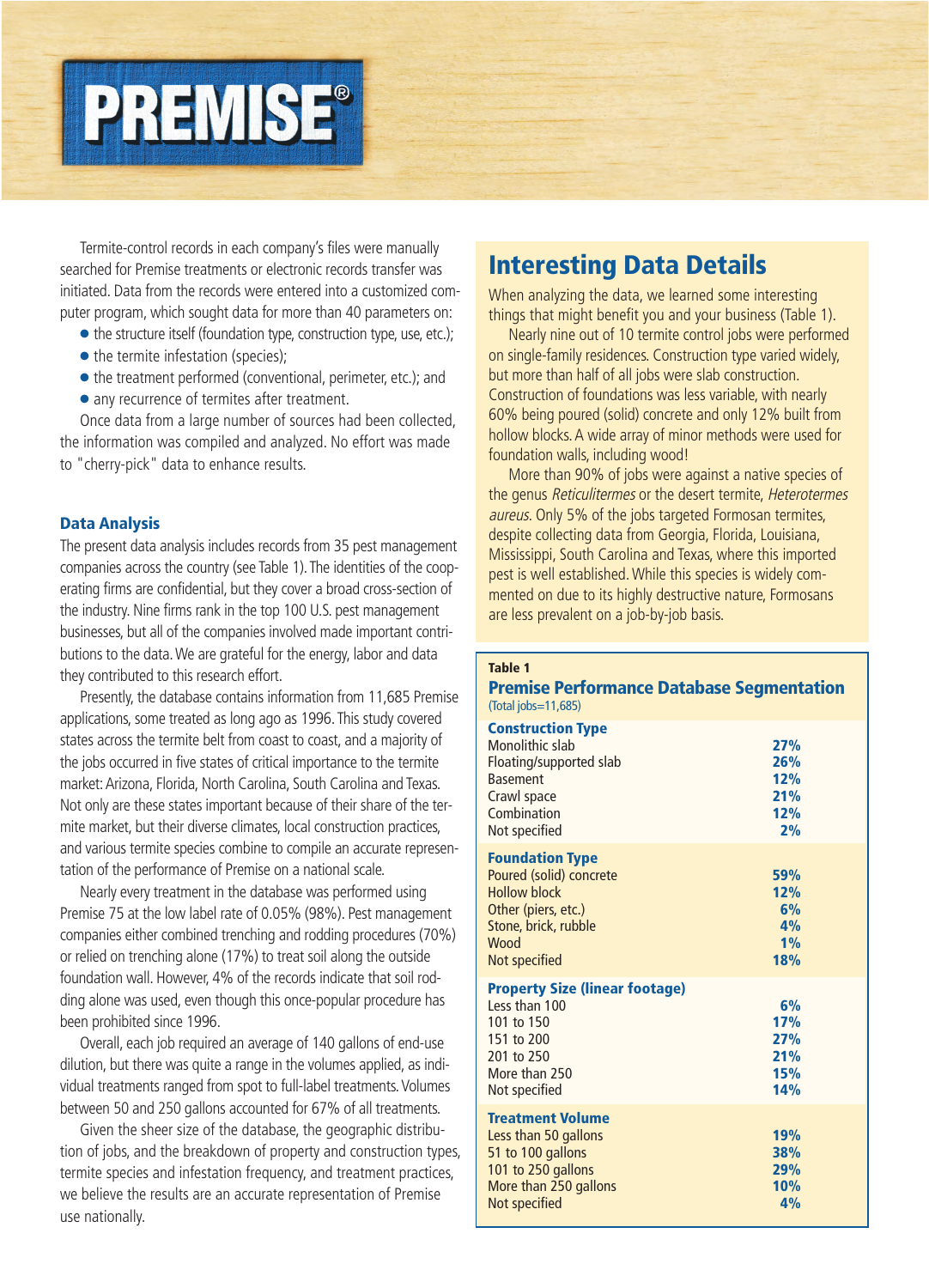#### **Premise Performance**

To analyze the performance of Premise in this database, we looked at the annual retreat rate over several years. Across the first five years of data, the Premise retreat rate was remarkably consistent. Consequently, the average retreat rates reported here were calculated based on the first five years after treatment.

Across all treatment types (conventional, perimeter, spot, etc.), about 2,000 of the 11,685 jobs were excluded because they had been treated within the previous year and had not yet passed through a full swarm season. For the 9,583 remaining jobs (Fig. 1), the retreat rate over the five years summarized in this analysis averaged 0.88%. In other words, when you treat with Premise, you can expect to retreat less than 1% of those properties in the first five years after treatment.

When we isolated only full-label conventional treatments that had occurred one year or more prior to data collection (6,366 treatments), retreats averaged just 0.68% over five years. Fulllabel conventional treatments remain the dominant practice in

# **Premise Mechanisms**

This study and years of user satisfaction point to the longterm efficacy of Premise (imidacloprid). Research conducted in Georgia (Fig. 2) points to two factors that contribute to outstanding termite control over time:

● the exceptionally long residual of Premise; and

● the efficacy of Premise at very low rates in soil.

As the industry explores the appropriate use and value of perimeter treatments, these same factors will play a role. our industry today – in fact, they account for 66% of the information in our database – and this 0.68% retreat rate is a valid benchmark for the way Premise has performed over the past seven years.

#### **Looking Ahead to Perimeter Treatment**

Many believe the future for non-repellent termiticides is in perimeter treatments. As we identified companies for this study, we knew some had made perimeter treatments their standard service. While EPA has not yet approved perimeter-only treatments, regulations in some states allow this variance from standard product labeling. From the data we collected, we were able to isolate 2,737 applications that had been performed as perimeter treatments at least one year prior to data collection. Retreat rates for these perimeter treatments averaged just 1.24%.

#### **Pre-Construction Treatments**

To date, we have data on more than 21,000 pre-construction treatments where Premise was used under the slab and on completion of the final grade. These data come from Arizona, North Carolina and South Carolina and provide performance history for three years following treatment.As of June 2003, only 16 of these preconstruction treatments had experienced a breakthrough, for a retreat rate of less than 0.1% (Fig. 3).



**Fig. 2**